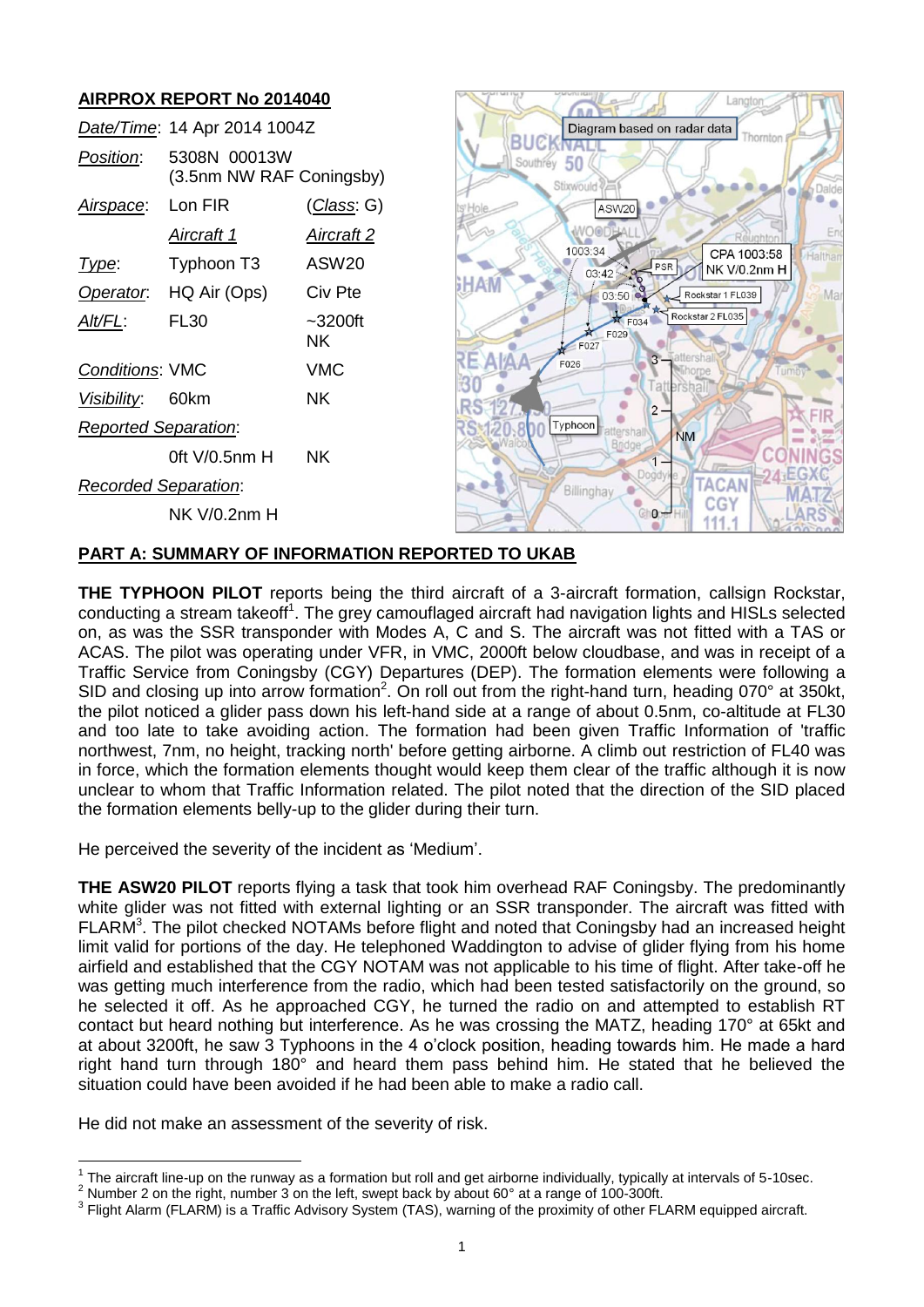**THE DEP CONTROLLER** reports being advised by the SUP that, prior to the departure of Rockstar formation, he had released 2 other formations in turn, initially on a SID 1 instead of a SID 2, to avoid aircraft conducting general handling north and northwest of CGY (by approximately 9nm and 13nm), which were working CGY ZONE. He identified the first formation, called the general handling traffic, and verified the formation Mode C returns. Once the formation was above the 'general handlers' he re-routed them back to a SID 2. A contact then appeared in the Bardney area and he called it to the first formation; however, it was no factor as their heading would keep them clear. The second formation called airborne, he identified them, verified their Mode C and, once they were above the general handling traffic, re-routed them back to a SID 2. Before re-routing the second formation, the Local Controller called for release on Rockstar formation on a SID 1. The DEP told the Local Controller to call the 'non-squawker', which had tracked southeast from Bardney towards the overhead (CGY bearing 350°, range 8nm). The Local Controller called the traffic and Rockstar formation was released. The first 2 formations were handed over to Swanwick Military by the SUP as Rockstar formation called airborne. The DEP identified Rockstar formation; he then verified their Mode Cs. Both Rockstar 1 and Rockstar 2 verified their level; however, there was no response from Rockstar 3. He asked Rockstar 3 again but there was still no reply. The Rockstar 3 pilot then reported that he had had a near miss with a glider. The DEP told him there was nothing seen on radar and informed the SUP of the occurrence. The DEP then handed Rockstar formation over to Swanwick. A few minutes later a non-squawker popped up approximately 3-4nm south of CGY. The DEP stated that he believed the non-squawker 'disappeared' in the CGY overhead.

**THE CONINGSBY SUPERVISOR (SUP)** reports being positioned in the ACR with the DEP/LARS and APR control positions manned. The DEP/LARS was working 2 Tutor aircraft, general handling to the north of CGY. The SUP was aware, through monitoring the VCR frequencies, that there were 3 Typhoon formations taxiing to depart. With the traffic level for the DEP expected to increase, SUP asked APR to take the VHF frequency and control of the Tutors. As control of the Tutors was being handed over, SUP asked DEP to request the pilot of the westerly Tutor manoeuvre no further south than his present position to allow the Typhoon formations to depart CGY. The first 2 formations had requested a SID 2 but, with a Tutor aircraft on their track, rather than stop the departing Typhoon's climb, SUP released the formations on a SID 1, to turn south and east of both Tutors before being offered a more northerly heading. The liaison between the ACR controllers and between the ACR and VCR controllers increased. After taking control of the Tutors, the pilot of the westerly Tutor asked to recover to Cranwell and turned on to a south-westerly heading. APR was focused on keeping the Tutor at FL50 on a south-westerly heading, 5nm away from the CGY overhead to allow for the departures. APR was assessing whether a climb-out restriction of FL40 would be needed against the Cranwell recovery and passed Traffic Information to both the ADC and DEP. The SUP brought a primary contact to the attention of the radar controllers, that had appeared just south of the recovering Tutor, heading towards the overhead. The third formation, Rockstar, a flight of 3 Typhoon's, had been released on a SID 1 and APR contacted ADC to apply a climb-out restriction against the Cranwell recovery. DEP had asked the ADC to call the primary contact to the departing Typhoons. As Rockstar established on the SID 1, the pilot of Rockstar 3 informed DEP that he had had a near miss with a glider on climb-out.

## **Factual Background**

The weather at Coningsby was recorded as follows:

METAR EGXC 140950Z 32015KT 9999 SCT038 12/02 Q1023 BLU NOSIG METAR EGXC 141050Z 34013KT 9999 SCT048 12/00 Q1024 BLU NOSIG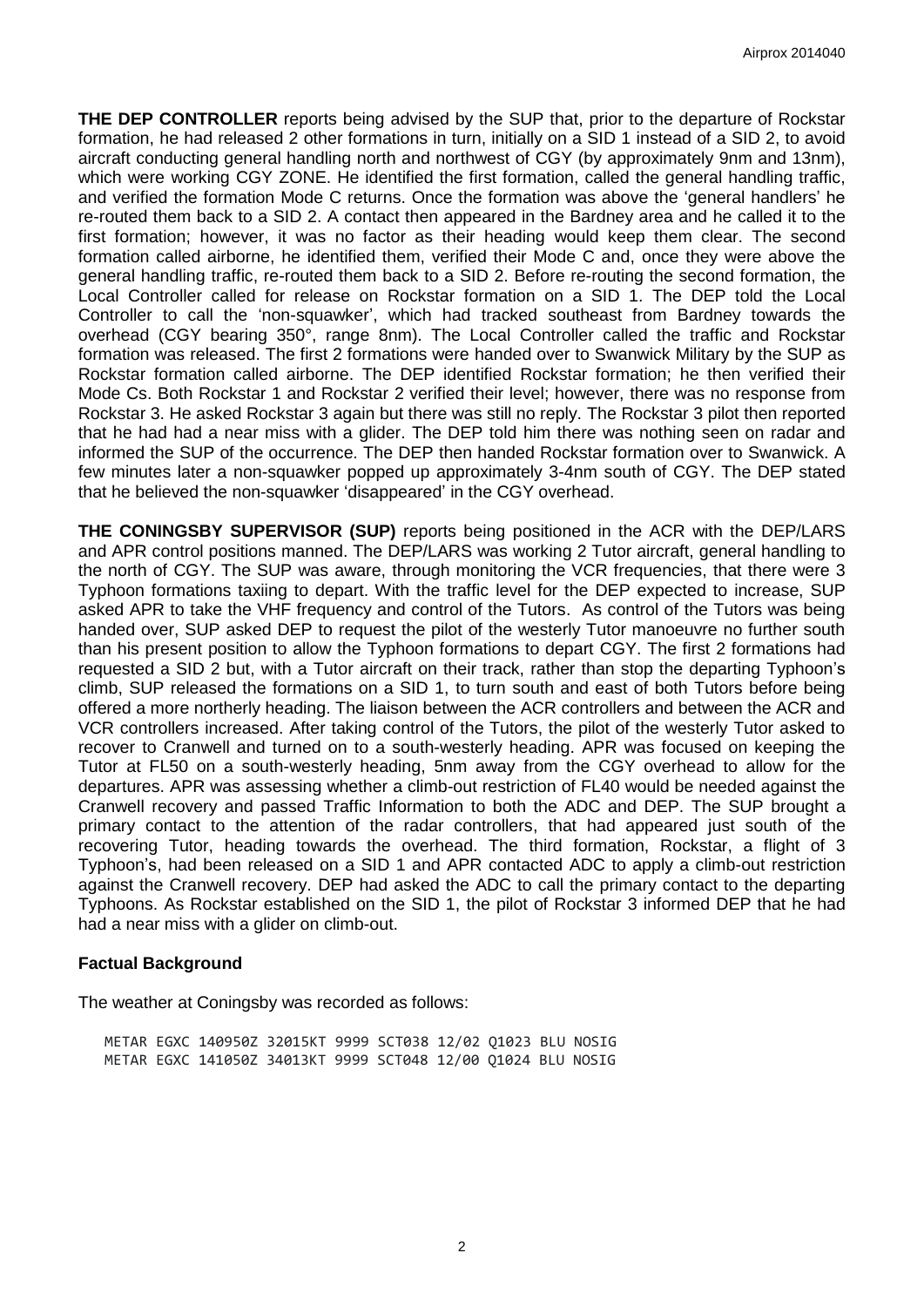A transcript of the CGY DEP frequency was produced, as follows:

| From        | To          | <b>Speech Transcription</b>                                                                                                                                          | Time    |
|-------------|-------------|----------------------------------------------------------------------------------------------------------------------------------------------------------------------|---------|
| <b>DEP</b>  | <b>ADC</b>  | Departures                                                                                                                                                           | 0958:33 |
| <b>ADC</b>  | <b>DEP</b>  | Tower request release in turn Rockstar two one flight                                                                                                                | 0958:34 |
| Rockstar 11 | <b>ADC</b>  | Coningsby tower good morning Rockstar one one flight holding at alpha one.                                                                                           | 0958:39 |
| <b>DEP</b>  | <b>ADC</b>  | Er Rockstar two one flight                                                                                                                                           | 0958:40 |
| <b>ADC</b>  | <b>DEP</b>  | Apologies Rockstar one one flight                                                                                                                                    | 0958:43 |
| <b>DEP</b>  | <b>ADC</b>  | Rockstar one one flight                                                                                                                                              | 0958:46 |
| <b>ADC</b>  | Rockstar 11 | Rockstar one one flight Coningsby tower apologies say again                                                                                                          | 0958:46 |
| Rockstar 11 | <b>ADC</b>  | Rockstar one one flight holding alpha one.                                                                                                                           | 0958:50 |
| <b>DEP</b>  | <b>ADC</b>  | If you call the traffic north west coningsby by eight miles er non-squawker                                                                                          | 0958:51 |
| <b>ADC</b>  | <b>DEP</b>  | Hang on two seconds mate say again position.                                                                                                                         | 0958:54 |
| <b>DEP</b>  | <b>ADC</b>  | Coningsby three five zero eight miles                                                                                                                                | 0958:57 |
| <b>ADC</b>  | <b>DEP</b>  | Small contact just south of the one at five five                                                                                                                     | 0958:59 |
| <b>DEP</b>  | <b>ADC</b>  | Yeah                                                                                                                                                                 | 0959:02 |
| <b>ADC</b>  | <b>DEP</b>  | Contact                                                                                                                                                              | 0959:03 |
| <b>DEP</b>  | <b>ADC</b>  | If you call that released                                                                                                                                            | 0959:04 |
| <b>ADC</b>  | <b>DEP</b>  | Call released will do                                                                                                                                                | 0959:05 |
| Razor 12    | <b>ADC</b>  | Razor one two airborne stud three                                                                                                                                    | 0959:05 |
| <b>ADC</b>  | Rockstar 11 | Rockstar one one flight line up and wait wind two zero zero one one                                                                                                  | 0959:10 |
| Rockstar 11 | <b>ADC</b>  | Rockstar one one will call ready for departure                                                                                                                       | 0959:14 |
| <b>ADC</b>  | Rockstar 11 | Rockstar one one flight roger                                                                                                                                        | 0959:18 |
| Rockstar 11 | <b>ADC</b>  | Rockstar                                                                                                                                                             | 0959:20 |
| Rockstar 11 | <b>ADC</b>  | Rockstar one one flight ready for departure                                                                                                                          | 0959:29 |
| <b>ADC</b>  | Rockstar 11 | Rockstar one one flight Coningsby has traffic north west range seven miles tracking<br>northbound slow moving no height information                                  | 0959:33 |
| Rockstar 11 | <b>ADC</b>  | Rockstar one one copied                                                                                                                                              | 0959:40 |
| <b>ADC</b>  | Rockstar 11 | Rockstar one one flight cleared for take-off wind three two zero one zero                                                                                            | 0959:42 |
| Rockstar 11 | <b>ADC</b>  | Cleared take off Rockstar one one flight                                                                                                                             | 0959:46 |
| <b>ADC</b>  | <b>APR</b>  | Tower                                                                                                                                                                | 1000:21 |
| <b>APR</b>  | <b>ADC</b>  | Who have you got climbing out at the moment [name]                                                                                                                   | 1000:22 |
| <b>ADC</b>  | <b>APR</b>  | It will be Rockstar one one flight                                                                                                                                   | 1000:23 |
| <b>APR</b>  | <b>ADC</b>  | Are they actually rolling yet                                                                                                                                        | 1000:25 |
| <b>ADC</b>  | <b>APR</b>  | Yep the first one is just putting his power on now                                                                                                                   | 1000:26 |
| <b>APR</b>  | <b>ADC</b>  | If you could catch them climb out restriction not above four zero if not traffic<br>information Coningsby north west six miles south west bound one seven seven five | 1000:29 |
| <b>ADC</b>  | <b>APR</b>  | Contact                                                                                                                                                              | 1000:36 |
| <b>APR</b>  | <b>ADC</b>  | That's at five zero if you can get the four zero stop that would be much appreciated                                                                                 | 1000:37 |
| <b>ADC</b>  | <b>APR</b>  | Roger I'll try my best                                                                                                                                               | 1000:39 |
| <b>APR</b>  | <b>ADC</b>  | Thank you very much                                                                                                                                                  | 1000:40 |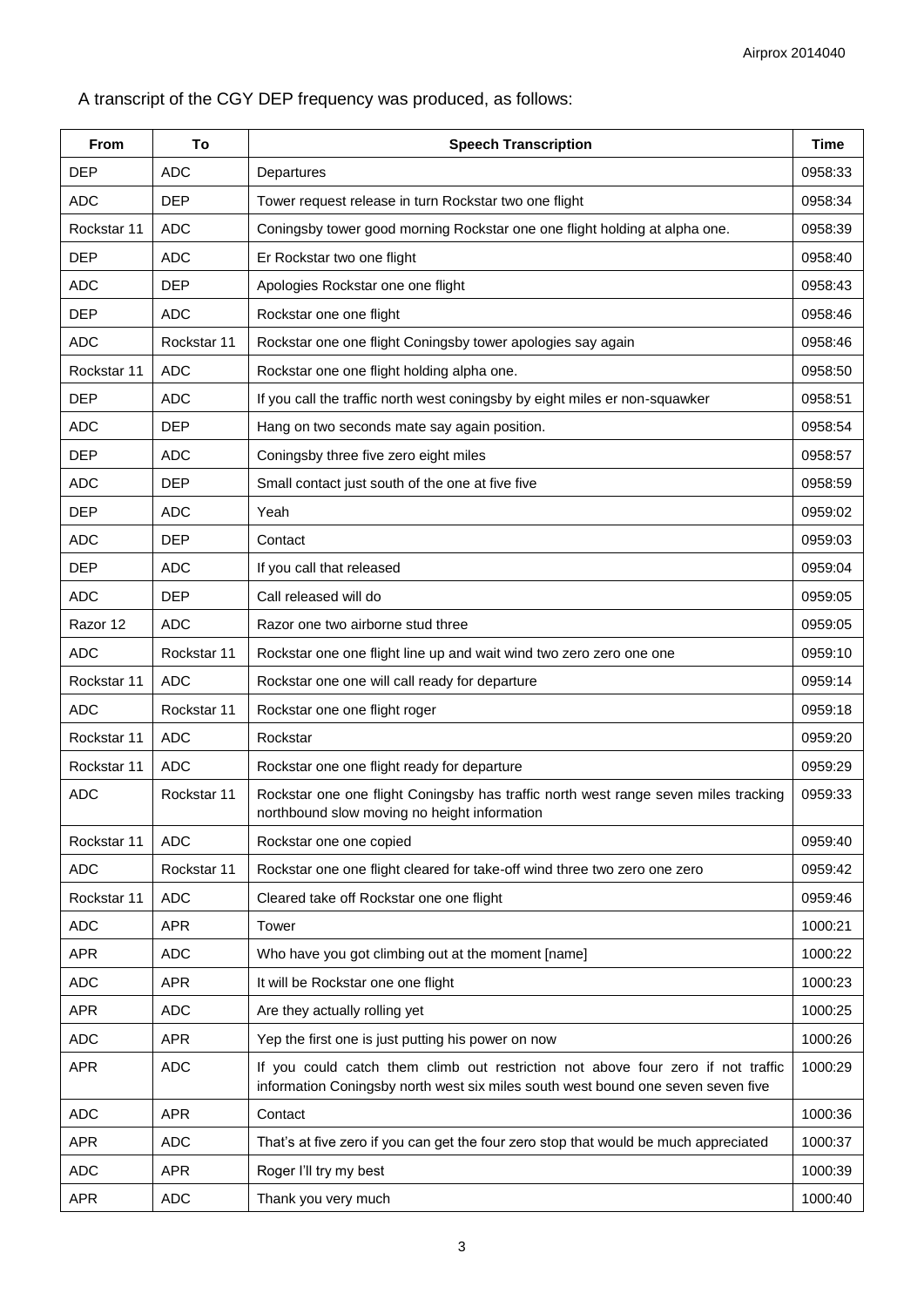| <b>From</b>        | To                 | <b>Speech Transcription</b>                                                                                                                                                   | <b>Time</b> |
|--------------------|--------------------|-------------------------------------------------------------------------------------------------------------------------------------------------------------------------------|-------------|
| <b>ADC</b>         | Rockstar 11        | Rockstar one one flight on departure climb not above flight level five zero                                                                                                   | 1002:20     |
| Rockstar 11        | <b>ADC</b>         | Not above five zero for Rockstar one one flight                                                                                                                               | 1002:23     |
| <b>ADC</b>         | Rockstar 11        | Rockstar one one flight apologies not above flight level four zero                                                                                                            | 1002:27     |
| Rockstar 11        | <b>ADC</b>         | Not above four zero Rockstar one one flight                                                                                                                                   | 1002:29     |
| Rockstar 13        | <b>ADC</b>         | Rockstar three airborne push three                                                                                                                                            | 1002:33     |
| Rockstar 11        | <b>DEP</b>         | Coningsby departures Rockstar one one flight airborne climbing four zero traffic<br>service                                                                                   | 1002:36     |
| <b>DEP</b>         | Rockstar 11        | Rockstar one one flight Coningsby departures identified climbing flight level four zero<br>traffic service traffic north west two miles tracking south flight level five zero | 1002:44     |
| Rockstar 11        | <b>DEP</b>         | Rockstar one one                                                                                                                                                              | 1002:53     |
| <b>DEP</b>         | Razor 11           | Razor one one flight instructions from London climb flight level two four zero                                                                                                | 1002:55     |
| Razor 11           | <b>DEP</b>         | Flight level two four zero Razor one one                                                                                                                                      | 1002:59     |
| <b>DEP</b>         | Razor 11           | Razor one one flight contact Swanwick Mil stud fourteen                                                                                                                       | 1003:01     |
| Razor 11           | <b>DEP</b>         | Stud fourteen Razor one one flight push                                                                                                                                       | 1003:05     |
| <b>DEP</b>         | Rockstar 11        | Rockstar one one flight clear of traffic climb flight level one five zero                                                                                                     | 1003:12     |
| Rockstar 11        | <b>DEP</b>         | Climb flight level one five zero wilko Rockstar one one flight                                                                                                                | 1003:18     |
| <b>DEP</b>         | Rockstar 11        | Rockstar one one flight apologies climb into the block flight level one four zero to<br>flight level one five zero Rockstar one one request level passing                     | 1003:23     |
| Rockstar 11        | <b>DEP</b>         | Currently level flight level three zero Rockstar one one                                                                                                                      | 1003:28     |
| <b>DEP</b>         | Rockstar 12        | Rockstar one two request level passing                                                                                                                                        | 1003:32     |
| Rockstar 12        | <b>DEP</b>         | Rockstar one two passing flight level three zero                                                                                                                              | 1003:35     |
| <b>DEP</b>         | Rockstar 13        | Rockstar one three request level passing                                                                                                                                      | 1003:39     |
| <b>DEP</b>         | Rockstar 13        | Rockstar one three request level passing                                                                                                                                      | 1003:56     |
| <b>DEP</b>         | Rockstar 11        | Rockstar one one flight squawk six zero five zero Rockstar one two and one three<br>squawk standby                                                                            | 1004:19     |
| Rockstar 11        | <b>DEP</b>         | Six zero five zero and standby for two and three for rockstar one one flight                                                                                                  | 1004:27     |
| <b>DEP</b>         | Rockstar 11        | Rockstar one one flight traffic left eleven o'clock five miles crossing left right at flight<br>level six two descending                                                      | 1004:34     |
| Rockstar 11        | <b>DEP</b>         | Rockstar one one copied                                                                                                                                                       | 1004:40     |
| Swanwick<br>mil NE | <b>DEP</b>         | Swanwick north east planner                                                                                                                                                   | 1004:55     |
| <b>DEP</b>         | Swanwick<br>mil NE | Coningsby departures handover Rockstar one one flight standby                                                                                                                 | 1004:57     |
| Rockstar 13        | <b>DEP</b>         | Departures Rockstar one three                                                                                                                                                 | 1004:57     |
| <b>DEP</b>         | Rockstar 13        | Rockstar one three pass message                                                                                                                                               | 1005:00     |
| Rockstar 13        | <b>DEP</b>         | Rockstar one three just had an air miss with a glider approx minute zero four just on<br>the SID then                                                                         | 1005:02     |
| <b>DEP</b>         | Rockstar 13        | Rockstar one one flight roger there's nothing shown on our radar                                                                                                              | 1005:09     |
| Rockstar 13        | <b>DEP</b>         | Copy that, last seen heading off to the West.                                                                                                                                 | 1005:13     |
| <b>DEP</b>         | Rockstar 13        | Rockstar one three roger                                                                                                                                                      | 1005:17     |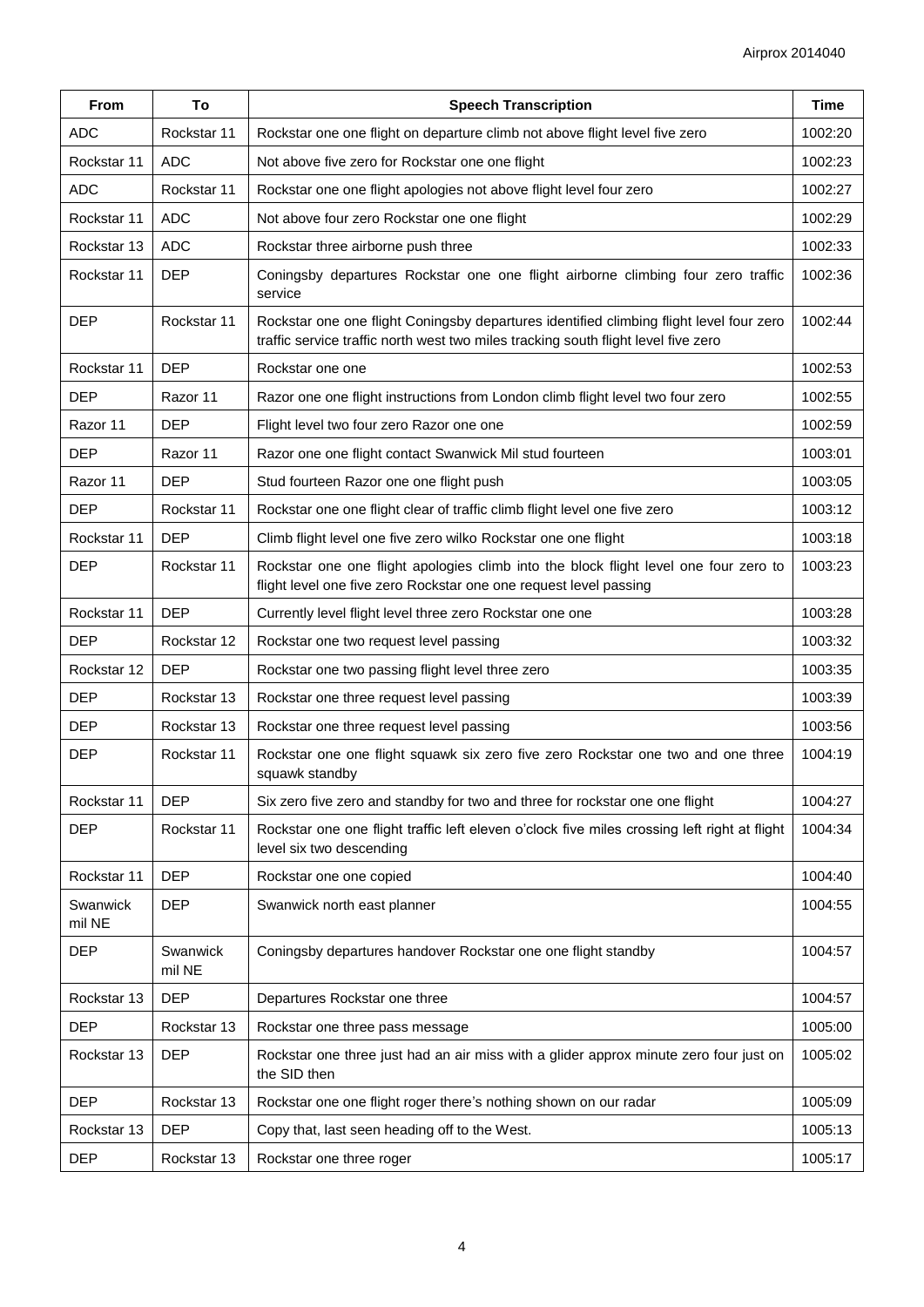#### **Analysis and Investigation**

#### **Military ATM**

This incident occurred between a Typhoon, who's pilot was under a Traffic Service with CGY DEP, and a glider, who's pilot that was not in receipt of an ATS.

All heights/altitudes quoted are based upon SSR Mode C from the radar replay unless otherwise stated. The Claxby Radar was used for the radar analysis and it was not representative of the picture that was available to the CGY controllers.

The DEP described the workload and task complexity as 'medium' with seven aircraft on frequency. Two formations of Typhoons had been provided with different Standard Instrument Departures (SIDs) to deconflict with 2 aircraft conducting general handling to the north and northwest. The ADC called DEP to request a release on Rockstar formation. DEP identified an aircraft to the ADC, via Hi-Brite radar, and released the departure on the condition of Traffic Information being passed. The traffic was a non-squawker tracking towards the CGY overhead. The SUP was handing over the previous departures to Swanwick(Mil) whilst DEP was preparing for Rockstar to report on frequency. Rockstar were identified, provided a Traffic Service and requested level passing to verify the Mode C. Rockstar 13 did not reply initially and finally did so to report an Airprox with a glider; the DEP controller could not see any conflicting aircraft on radar. A few minutes later, a non-squawker appeared south of CGY and tracing action began. The SUP witnessed the incident and agreed with the controller's assessment of workload.

With three formations taxiing for departure, the SUP began to make provision for safe departures by directing DEP to hand aircraft over to APR, agreeing operating areas with Tutors that were general handling to the northwest, and amending allocated SIDs to keep departing aircraft clear of traffic. Furthermore, the SUP had been negotiating a climb-out restriction for the Typhoons and had spotted the non-squawker heading to the overhead. The SUP recalled the DEP, releasing Rockstar subject to the Traffic Information and the Airprox being called on RT. The nonsquawking aircraft was tracked through surrounding radar units and a Tutor was used to gather the glider's registration.

At 0958:34, the ADC requested release on Rockstar. The DEP pointed out, "*traffic north west coningsby by 8 miles er non-squawker*", see Figure 1 below. Amplification was given at 0958:57 as, "*Coningsby three five zero eight miles.*" The ADC confirmed that it was a contact to the south of the squawking aircraft.



Figure 1: Non-squawking aircraft believed to be the glider at 0958:34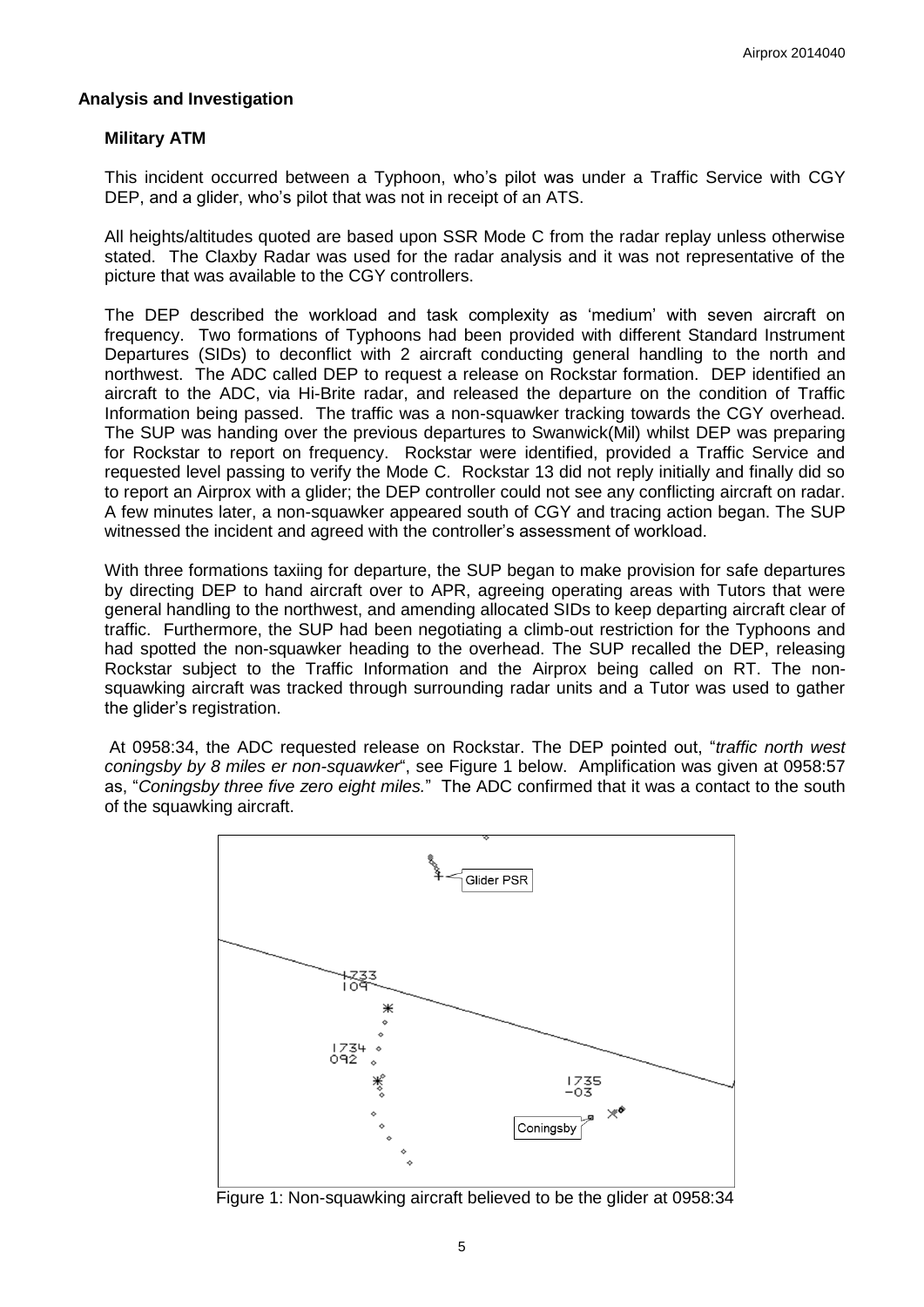At 0959:33, the ADC transmitted, "*Rockstar one one flight Coningsby has traffic north west range seven miles tracking northbound slow moving no height information"*, see Figure 2 below. Rockstar acknowledged the traffic and were given clearance for take-off.



Figure 2: Non-squawking aircraft has faded as Traffic Information passed to Rockstar

The APR directed a climb-out restriction of FL40 against the 1775 squawk and this was passed to Rockstar at 1002:27. At 1002:44, DEP transmitted, "*Rockstar one one flight Coningsby departures identified climbing flight level four zero traffic service traffic north west two miles tracking south flight level five zero*", see Figure 3 below.



Figure 3: Rockstar 11 and 12 squawking 1743 and 1744, non-squawker still not on radar.

At 1003:12, DEP updated with, "*Rockstar one one flight clear of traffic climb flight level one five zero*". Figure 4 illustrates the geometry at 1003:42 when Rockstar formation were clear of coordinated traffic and each aircraft was squawking.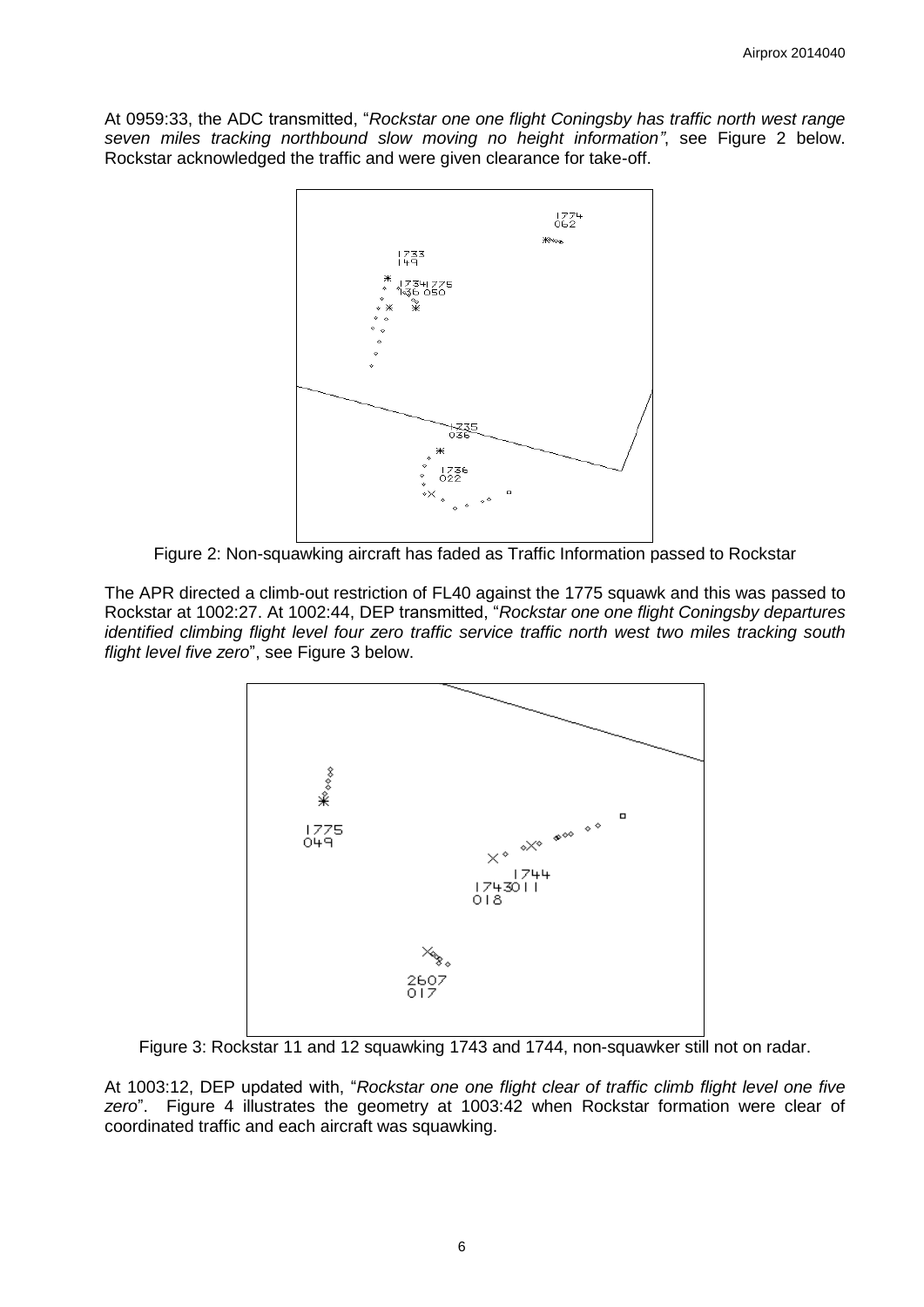

Figure 4: Aircraft geometry at 1003:12.

At 1003:39 and 1003:56, DEP attempted to call Rockstar 13 to request level passing and, with no reply, a Traffic Update was passed at 1004:34, "*Rockstar one one flight traffic left eleven o'clock five miles crossing left right at flight level six two descending*." The CPA for the flight was estimated at 1003:56 from the Claxby replay, when an intermittent, non-squawking, slow moving aircraft suddenly appeared and took a right hand turn to pass to the left of the three Typhoons, see Figure 5 below.



Figure 5: Aircraft geometry at 1003:50.

About 1min after CPA. at 1005:02, Rockstar 13 transmitted, *"Rockstar one three just had an air miss with a glider approx minute zero four just on the SID then."*

The control team, led by the SUP, were pro-active in calling Traffic Information and placing restrictions on climb-outs. At the time of the original Traffic Information to Rockstar (when on the ground), the glider was 8nm from CGY and the glider profile corresponds with the information from DEP. Subsequently, a climb-out restriction was placed on Rockstar at FL40 against a Tutor at FL50; Traffic Information was called on the Tutor but it was not the source of the original information because the Tutor was squawking. 30sec after receiving the Traffic Information from DEP, the ADC relayed the information as, '7nm, tracking north, slow moving, with no height information'. The original information from DEP did not mention the direction of travel but it appears that the glider maintained a south-easterly track towards the CGY overhead; as the glider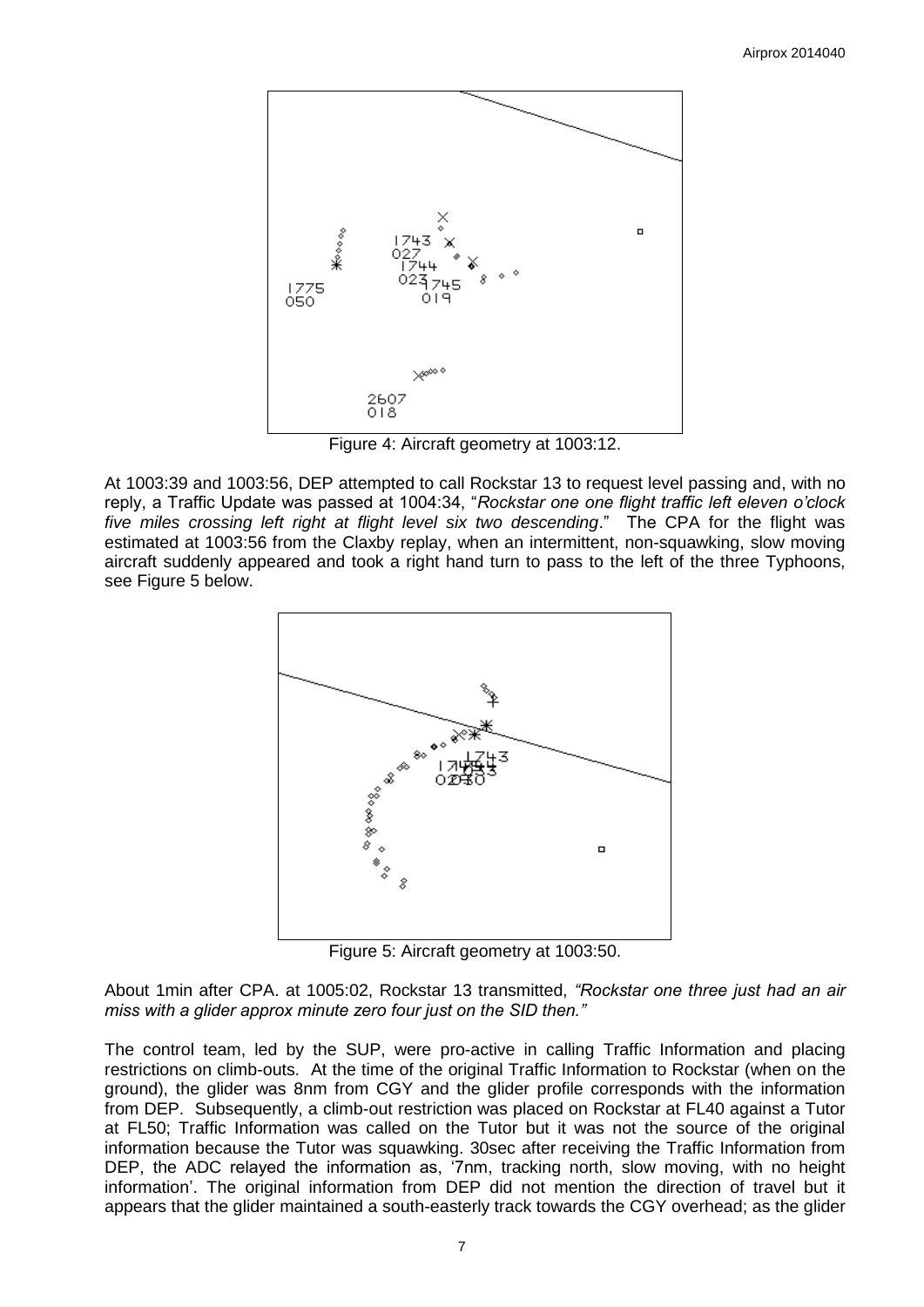was intermittent and disappeared on the CGY and Claxby radars, it would probably also have fallen off the Hi-Brite readout available to the ADC. The CPA occurred 3.4nm to the northwest of CGY and, although the glider was lost in the overhead when tracing action began, the Primary Radar would be expected to detect a glider at 3200ft (the reported altitude) between 8nm and 3nm. It is not known if the glider descended or the radar performance was suspect. For the control team, a non-squawking, non-transmitting glider was cloaked to them in an area in constant use for instrument departures.

A local investigation commented that Rockstar 13 was a twin-seat Typhoon with two experienced crew, and that the workload at the time of the Airprox would have been well within their capabilities. The focus on formation joining and the fact that the fast jets were 'belly up' to the glider, adds context to the late sighting because the attitude of the jets was a natural limitation to lookout. CGY commented that a white glider is not visible to the naked eye generally until within 5nm and, at 350kt, this results in reduced time for visual acquisition; before going 'belly up' the crew would have scanned the airspace that the turn was covering. The original Traffic Information from the ADC was on a slow moving, non-squawking aircraft and the next piece of information, from DEP, was on the coordinated Tutor. The crews may have considered the second piece of information linked to the first, particularly because no update was available on the glider.

Clearly, communication with CGY from the glider pilot would have aided situational awareness for all parties. It is not known at what range the pilot became visual with the fast-moving Typhoons but he had to take a hard avoiding action turn to keep clear.

Whilst Traffic Information was initially passed to the Typhoons, the intermittent contact on the glider meant that it was not a reliable barrier to an Airprox. Typhoon onboard sensors and the glider's FLARM do not appear to have provided a barrier. Pilot lookout was the barrier that prevented the aircraft getting closer to each other although this barrier would normally need reinforcing due to inherent limitations on visual acquisition at the speed differential of the Typhoons and glider. More robust notification procedures for GA aircraft routing close to a fast jet airfield, such as use of a transponder, would have provided better awareness to crews and ATC.

## **UKAB Secretariat**

Both pilots had an equal responsibility for collision avoidance and not to fly into such proximity as to create a danger of collision<sup>4</sup>. The Typhoon pilot was required to give way to the glider<sup>5</sup>.

## **Comments**

#### **HQ Air Command**

The minutes leading up to this Airprox were relatively busy for the Coningsby ATC team, who had formulated plans to separate departing formations of Typhoons from those aircraft that were showing on the radar picture. Unfortunately, the glider was an intermittent, slow moving, nonsquawking contact heading directly for the radar overhead (where primary radar detection is extremely limited, if not impossible). Whilst an initial attempt was made to pass information about the glider to the departing formation, it appears that the track direction given was erroneous which may have led the formation to disregard the information as there would be no perceived confliction (contact north-west tracking north), and the contact then faded. The glider pilot is to be praised for attempting to call Coningsby via radio to state his intentions, even though he was under no obligation to do so. However, routing through a known area of high density, fast moving military traffic without establishing radio contact with the local ATC agency is perhaps exposing oneself to increased risk of encountering that military traffic. That said, this incident highlights the fact that lookout, coupled with an appropriate radar service, remains a prime barrier to MAC; this is equally relevant to departure and recovery as to any other phase of flight.

 $\overline{\phantom{a}}$ <sup>4</sup> Rules of the Air 2007 (as amended), Rule 8 (Avoiding aerial collisions) and as reflected in Military Flying Regulations. <sup>5</sup> ibid., Rule 9 (Converging).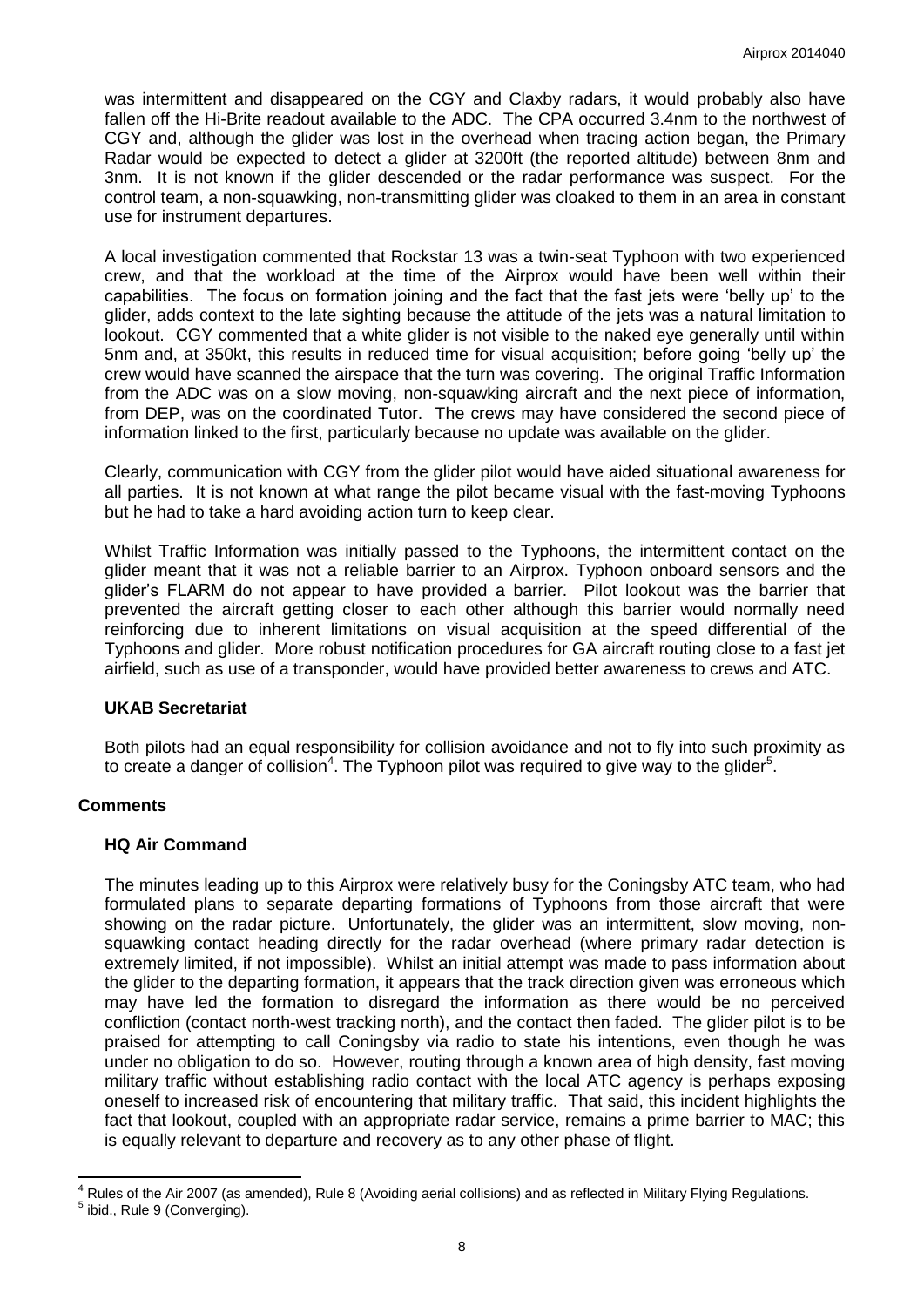### **Summary**

An Airprox was reported when a Typhoon and an ASW20 glider flew into proximity near RAF Coningsby at 1005 on Monday 14<sup>th</sup> April 2014. Both pilots were operating in VMC under VFR in Class G airspace: the Typhoon pilot was in receipt of a Traffic Service; the glider pilot was not in receipt of an ATS.

### **PART B: SUMMARY OF THE BOARD'S DISCUSSIONS**

Information available consisted of reports from the pilots of both aircraft, transcripts of the relevant RT frequencies, radar photographs/video recordings, reports from the air traffic controllers involved and reports from the appropriate ATC and operating authorities.

The Board first considered the actions of the Coningsby ATC team. It was apparent that the controllers and Supervisor were proactively managing the departure profiles of the departing Typhoon formations with respect to known traffic operating to the north and northwest. It was unfortunate that the glider track presented as a contact moving to the north, presumably as a result of the glider being orbited in a thermal or of radar jitter; the resulting Traffic Information call to Rockstar might have been assimilated as 'non-factor' traffic by them and was clearly not considered a factor by the controller. The Board noted that the majority of gliders are not fitted with an SSR transponder and hence will present as a primary-only contact at best; with this in mind, members were concerned that Coningsby radar had not displayed returns from the glider and discussed measures to remedy that failing. It was noted that active electronic conspicuity came with a cost in terms of power, weight and price and members wondered whether passive conspicuity might offer a cheaper and lighter solution. A reference was made to yachting radar reflectors increasing their radar conspicuity and the Board resolved to recommend that, in light of evolving technology in this area, the BGA consider reviewing the feasibility of fitting radar reflectors in gliders. In the end, the Board were not able to establish why the Coningsby radar did not pick up the glider as it approached the airfield but members reiterated that the primary means of collision avoidance in Class G airspace is by 'see and avoid', not by Traffic Information, however helpful that may be.

Turning to the pilots concerned, the Board noted first that the crew of Rockstar 3 had seen the glider at about CPA, too late to take any avoiding action, and the pilots of Rockstar 1 and 2 had not seen the glider at all, having passed it at ranges of about 0.3nm and 0.5nm respectively. This reinforced the need for an effective lookout, with the mind-set that unknown, non-squawking, VFR traffic can be encountered anywhere outside the ATZ (and from Airprox incident statistics, with increased likelihood at 3000ft and lower altitudes). For his part, the Board commended the glider pilot for communicating by landline with Waddington ATC before flight, and for his attempts to establish RT contact with Coningsby once airborne, albeit without success; it was a matter of regret that his radio did not function correctly. Notwithstanding, Gliding members opined that, although the airspace he chose to transit through as part of his task was freely available to all, even with a serviceable radio he may have been better served by choosing a route that did not pass directly overhead Coningsby with its associated high-performance traffic. If the weather precluded choice of a task elsewhere, then members felt that it would also have been reasonable for him to have had a 'Plan B' of not flying in the vicinity of Coningsby if 2-way RT contact could not be established.

Finally, members noted the valuable work undertaken by Regional Airspace Users Working Groups and recommended them as an ideal forum in which VFR airspace users could exchange important information concerning the operation of their various aircraft. The Board opined that this Airprox would provide an excellent vehicle for highlighting risks and the need for pro-active coordination and defensive flying in the local area.

The Board decided that the cause of the Airprox was simply a conflict in Class G airspace which the glider pilot had resolved by seeing and turning away from the approaching formation. Given that the glider pilot reported hearing the Typhoon formation pass behind him after making his 'hard right turn', the Board concluded that safety margins had been much reduced below the norm.